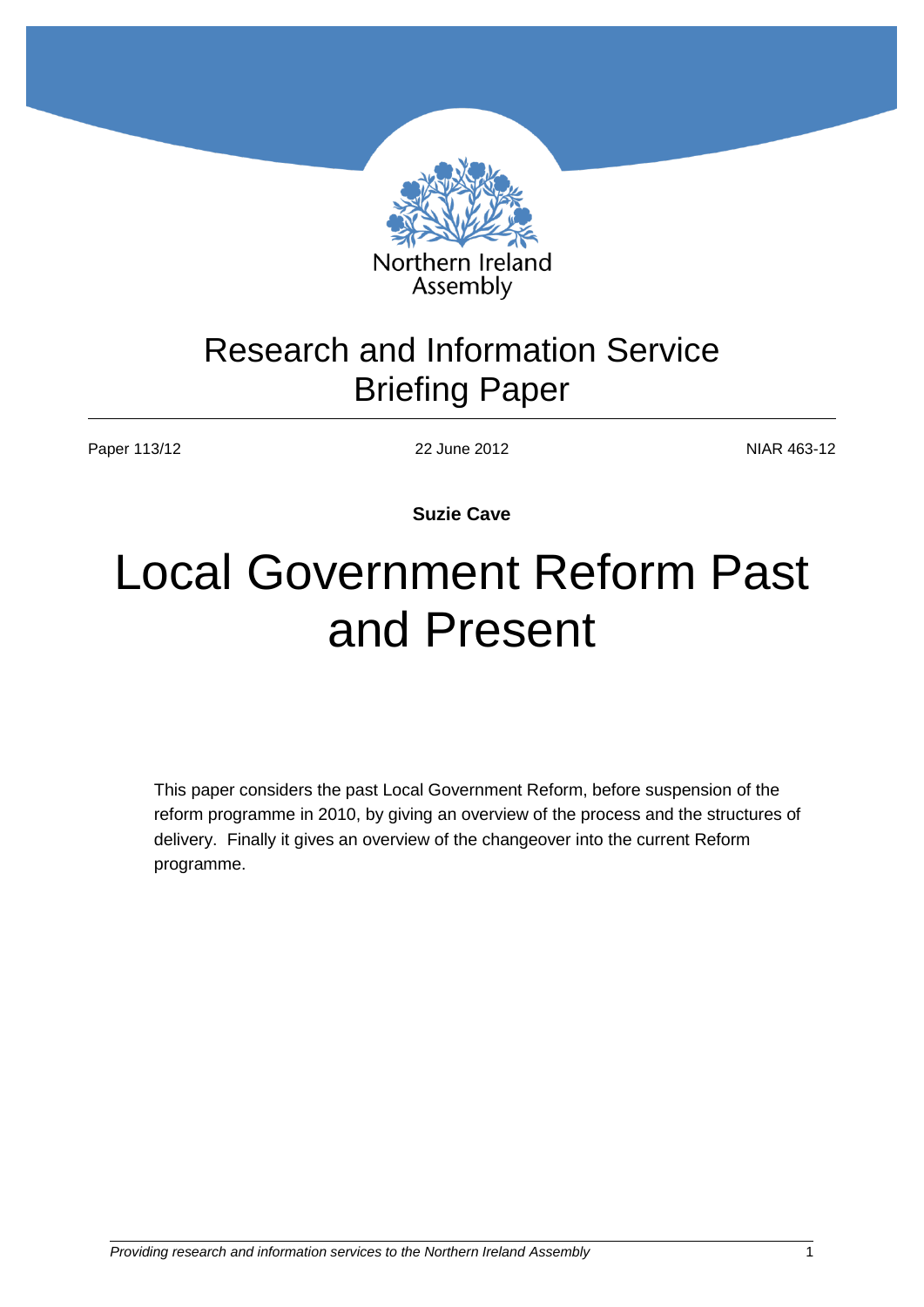## Key Points

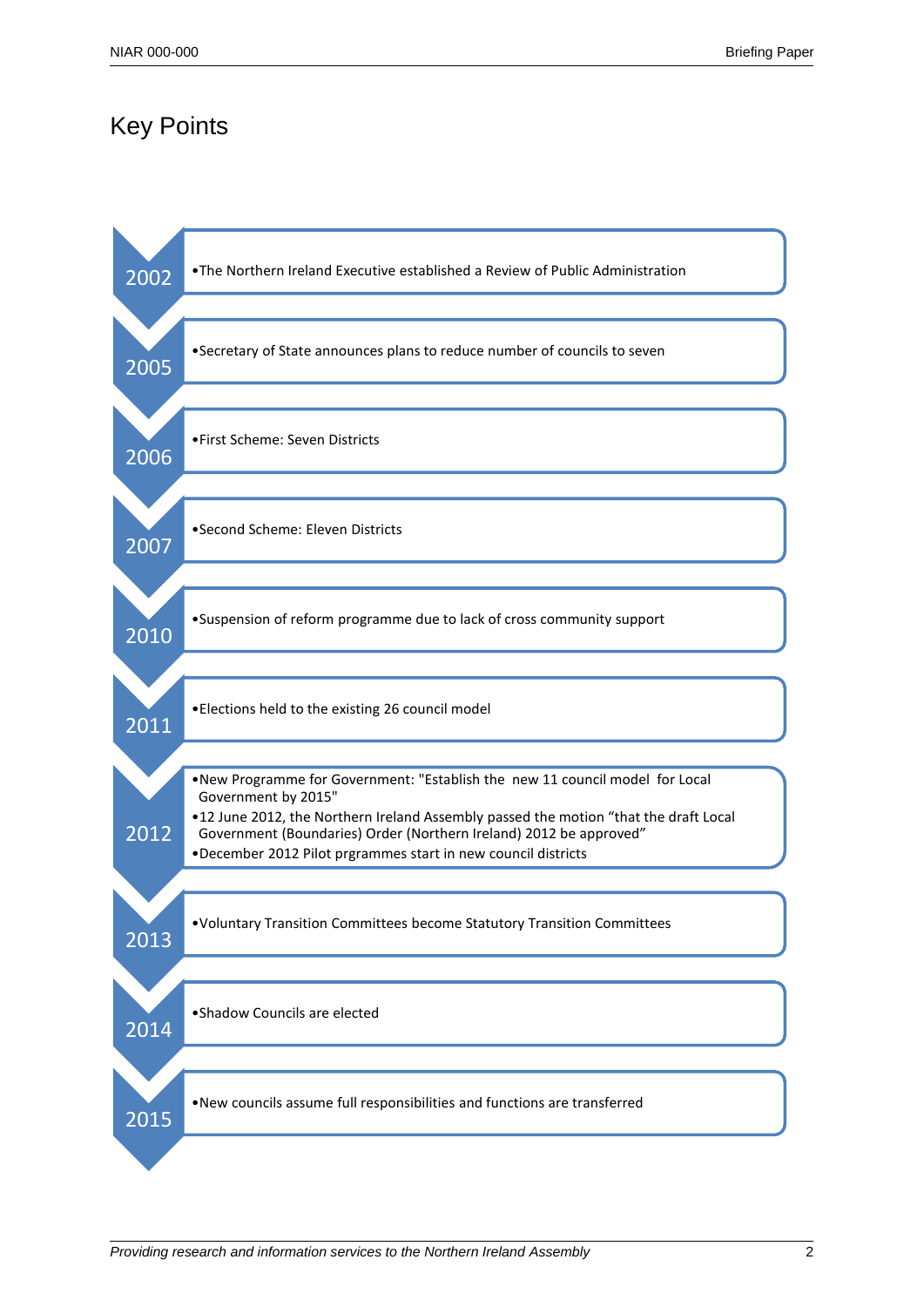## **Introduction**

The proposed reform of local government in Northern Ireland envisages the replacement of the twenty-six districts created in 1973 with a smaller number of "super councils". The review process began in 2002, with proposals for either seven or eleven districts made before it was suspended in 2010. On 12 March 2012, the Northern Ireland Executive published its programme for government, which included a commitment to reduce the number of councils in Northern Ireland to 11.<sup>1</sup>

## **The past process**

In June 2002 the [Northern Ireland Executive](http://en.wikipedia.org/wiki/Northern_Ireland_Executive) established a Review of Public Administration to review the arrangements for the accountability, development, administration and delivery of public service which were consistent with the arrangements and principles of the Belfast Agreement. Following the suspension of the Assembly in October 2002 the Review was taken forward by direct rule ministers, taking account of the views of local political parties and other stakeholders<sup>2</sup>

Following more than three years of research and wide consultation, the key messages indicated a desire for high-quality services accessible to all and for strong local government. The RPA team developed a set of proposals based on a two-tier model of public administration:

- 1. A regional tier encompassing the Executive, the Assembly, Government departments, and regional authorities, with a focus on policy development, and setting standards, as well as delivering regional services.
- 2. The second, or local tier, would encompass organisations that ideally operate boundaries coterminous to one another, and would include councils, health bodies, and other sub-regional delivery units of regional bodies. There would be a presumption in favour of delivery at the local tier, except where economies of scale or other factors would argue strongly for delivery on a regional basis. Within the model, there would also be an enhanced role for both the private sector and the voluntary and community sectors.<sup>3</sup>

<sup>1</sup> "Priority 5: Delivering High Quality and Efficient Public Services; Key Commitments". *Programme for Government 2011-15*. Belfast: Office of the First Minister and deputy First Minister. 12 March 2012. [http://www.northernireland.gov.uk/pfg-2011-](http://www.northernireland.gov.uk/pfg-2011-2015-final-report.pdf#page=54) [2015-final-report.pdf#page=54.](http://www.northernireland.gov.uk/pfg-2011-2015-final-report.pdf#page=54) Retrieved 20 June 2012.

<sup>2</sup> Phase 1- [Pricewaterhousecoopers Service Delivery Report 5th August 2009](http://www.doeni.gov.uk/050809_phase_1_report__final_.pdf) 

[http://www.doeni.gov.uk/050809\\_phase\\_1\\_report\\_\\_final\\_.pdf](http://www.doeni.gov.uk/050809_phase_1_report__final_.pdf)

 $^3$  ibid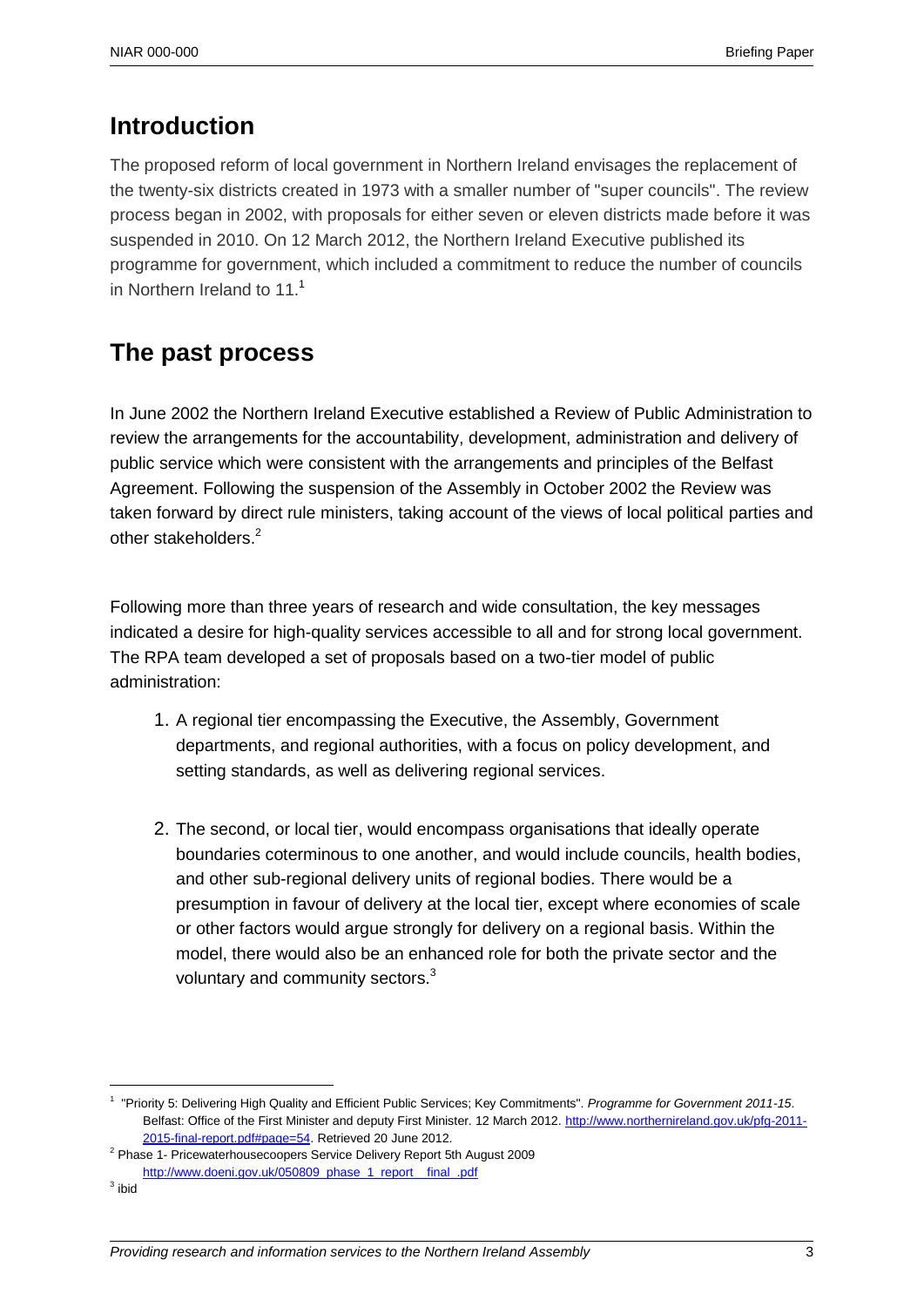## First Scheme: Seven Districts

In 2005, the then Secretary of State for Northern Ireland, announced proposals on the future of local government, Education and Health and Social Services structures, which included the reduction of the 26 councils to seven. With this structural change, the new authorities were to be given a number of new powers:

- Planning;
- Local roads functions;
- **Regeneration;**
- And fostering community relations

In May 2006, the Local Government (Boundaries) (Northern Ireland) Order 2006 provided for the appointment of a Local Government Boundaries Commissioner to recommend the boundaries and names of the seven districts and to divide the districts into wards. These were as follows:<sup>4</sup>



<sup>4</sup> RPA, Better Government for Northern Ireland: Final Decisions of the Review of Public Administration (2006) <http://www.flga.org.uk/UPLOADS/DOCS/decisions%20of%20the%20RPA.pdf>

<sup>&</sup>lt;sup>5</sup> ibid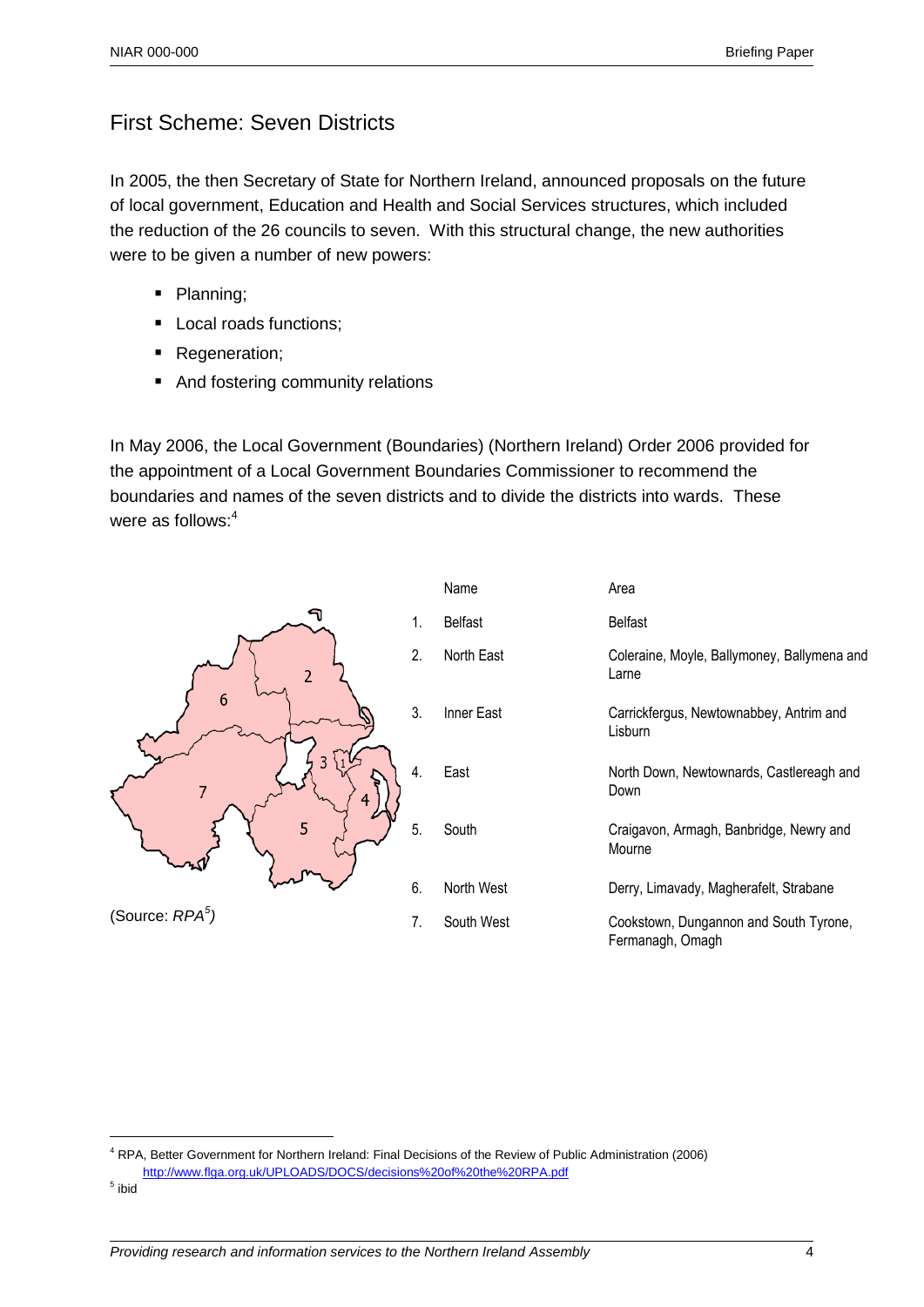The proposed implementation timeline in 2006 was as follows:

| May 2006          | Five new Health and Social Services (HSS) Trusts will have<br>been legally established.                                                                                                                                                                                                  |
|-------------------|------------------------------------------------------------------------------------------------------------------------------------------------------------------------------------------------------------------------------------------------------------------------------------------|
| <b>June 2006</b>  | Local Government Boundary Commissioner appointed.                                                                                                                                                                                                                                        |
| September 2006    | The Local HSS Commissioning Groups will start operating<br>within the HSS Boards and work with stakeholder groups to<br>develop their future role.                                                                                                                                       |
| <b>April 2007</b> | The 18 existing HSS Trusts will be formally dissolved and the<br>five new HSS Trusts will become fully operational.                                                                                                                                                                      |
| December 2007     | Following the Local Government Boundary Commissioner's<br>recommendations, legislation will establish the final<br>boundaries for the seven new councils.                                                                                                                                |
| April 2008        | Existing HSS Boards and Councils cease to exist and the new<br>HSS Authority, the Local Commissioning Groups and Patient<br>and Client Council will assume full operational responsibility.<br>New Education and Skills Authority and statutory Education<br>Advisory Forum operational. |
| 2008              | Elections to new shadow councils.                                                                                                                                                                                                                                                        |
| Spring 2009       | New councils fully operational.                                                                                                                                                                                                                                                          |

Source: *RPA<sup>6</sup>*

## Second Scheme: Eleven Districts

Following the restoration of a power-sharing Executive in June 2007, it became clear from the Minister of the Environment that the plan to create seven "super-councils" was to be reviewed.<sup>7</sup>

On the 13 March 2008, the Executive announced proposals brought forward by Environment Minister Arlene Foster to create 11 new councils instead of the original seven. The two UUP ministers voted against the proposals as their party favoured 15 councils, however the proposal passed by seven votes to two $^8$ . A number of decisions were taken in March 2008 including:

- Rationalisation of the current configuration of 26 council areas to create 11 new council areas;
- Transfer of a range of functions from central to local government; and
- **Development of a new council led community planning process with a** complementary power of well-being.<sup>9</sup>
- <sup>6</sup> ibid

 $\overline{a}$ 

<sup>7</sup>Belfast Telegraph *Councils won't be Tied by Boundary Commission* (June 2007) <http://www.belfasttelegraph.co.uk/news/politics/councils-wont-be-tied-by-boundary-commission-13449495.html>and BBC

News *Rethink of super-council shake-up* (July 2007[\)http://news.bbc.co.uk/1/hi/northern\\_ireland/6270876.stm](http://news.bbc.co.uk/1/hi/northern_ireland/6270876.stm) <sup>8</sup>BBC News *NI Councils reduced from 26 to 11* (March 2008) [http://news.bbc.co.uk/1/hi/northern\\_ireland/7293553.stm](http://news.bbc.co.uk/1/hi/northern_ireland/7293553.stm)

<sup>9</sup> PWC Economic Appraisal Report (2009) *Introduction* [http://www.doeni.gov.uk/index/local\\_government/local\\_government\\_reform/local\\_government\\_minutes\\_associated\\_docu](http://www.doeni.gov.uk/index/local_government/local_government_reform/local_government_minutes_associated_documents/pwc_economic_apprasial.htm) [ments/pwc\\_economic\\_apprasial.htm](http://www.doeni.gov.uk/index/local_government/local_government_reform/local_government_minutes_associated_documents/pwc_economic_apprasial.htm)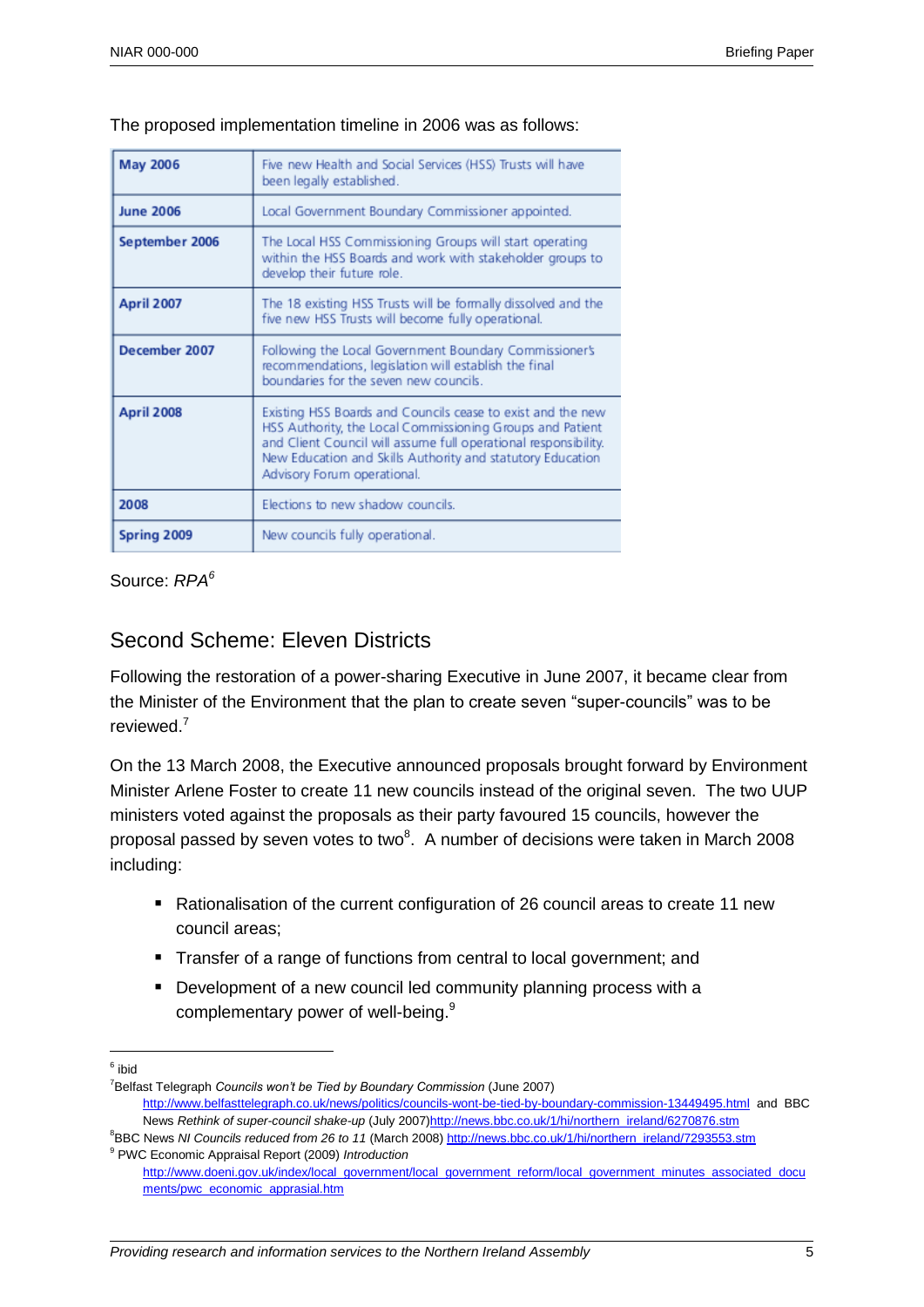In January 2009, PricewaterhouseCoopers LLP (PwC) were commissioned to identify the operational arrangements of the functions within central government to be transferred to local government and the functions currently delivered by local government on a group basis. In addition, PwC were required to analyse the proposed operating models for delivery of functions post the May 2011 transfer. This initial PwC paper identified and assessed a range of options for the delivery of local government services and made preliminary recommendations on a preferred option.

| Option                                                 | Characteristics                                                                                                                                                                                                                                                                                                                                                                                                                                                                                                                                                                                                                                                                                                                                                                                                                                                                                                                                                                                                                                                                                                                                                         |
|--------------------------------------------------------|-------------------------------------------------------------------------------------------------------------------------------------------------------------------------------------------------------------------------------------------------------------------------------------------------------------------------------------------------------------------------------------------------------------------------------------------------------------------------------------------------------------------------------------------------------------------------------------------------------------------------------------------------------------------------------------------------------------------------------------------------------------------------------------------------------------------------------------------------------------------------------------------------------------------------------------------------------------------------------------------------------------------------------------------------------------------------------------------------------------------------------------------------------------------------|
| 1. Status Quo                                          | Do nothing and continue service delivery through existing structures                                                                                                                                                                                                                                                                                                                                                                                                                                                                                                                                                                                                                                                                                                                                                                                                                                                                                                                                                                                                                                                                                                    |
| 2. Reorganisation without Transformation               | Do minimum with focus on implementation of new structure; transition<br>completed by MAT 2012. This would see:<br>11 councils<br>Central government departments and bodies with guidance and policy<br>responsibilities delivered through reduced retained organisations<br>New Local Government Association<br>New Code of Ethics monitored by NI Ombudsman                                                                                                                                                                                                                                                                                                                                                                                                                                                                                                                                                                                                                                                                                                                                                                                                            |
| 3. Transformation within Service Delivery<br>Functions | As Option 2 plus:<br>Service Excellence across all service areas within each council, by May 2015                                                                                                                                                                                                                                                                                                                                                                                                                                                                                                                                                                                                                                                                                                                                                                                                                                                                                                                                                                                                                                                                       |
| 4. Transformation within Councils                      | As Option 3 plus:<br>Optimum Operating Model within each Council<br>Strategic Approach to Core Business Processes<br>Single Management Approach to Service Support; and<br>Standard Customer Management Approach<br>By May 2015                                                                                                                                                                                                                                                                                                                                                                                                                                                                                                                                                                                                                                                                                                                                                                                                                                                                                                                                         |
| 5. Transformation with Regional<br>Collaboration       | 11 new councils in Northern Ireland with each new council delivering the full<br>range of local government services i.e. there are no service areas (e.g.<br>planning, economic development, etc.) that are delivered on a regional or sub-<br>regional basis;<br>Current group working arrangements for Environment Health and Building<br>Control cease and that each council develop 'self-contained' capacity to<br>deliver these services;<br>A regional Business Services Organisation enabling collaborative solutions<br>across local government;<br>A single Waste Disposal Authority which will aim to drive out efficiencies of<br>future procurement and contract management activities;<br>The creation of a new Local Government Association revitalising the<br>representation of local government;<br>The enhancement of the NIAO's role to reflect its new role of monitoring the<br>new comprehensive performance management framework for local<br>government; and<br>The enhancement of the NI Ombudsman's role (Commissioner for<br>Complaints) to reflect it's new role of monitoring a Code of Ethics for elected<br>councillors.<br>By May 2015 |

#### **Five options were considered, these were**: 10

<sup>10</sup> PWC Economic Appraisal Report (2009)

[http://www.doeni.gov.uk/index/local\\_government/local\\_government\\_reform/local\\_government\\_minutes\\_associated\\_docu](http://www.doeni.gov.uk/index/local_government/local_government_reform/local_government_minutes_associated_documents/pwc_economic_apprasial.htm) [ments/pwc\\_economic\\_apprasial.htm](http://www.doeni.gov.uk/index/local_government/local_government_reform/local_government_minutes_associated_documents/pwc_economic_apprasial.htm)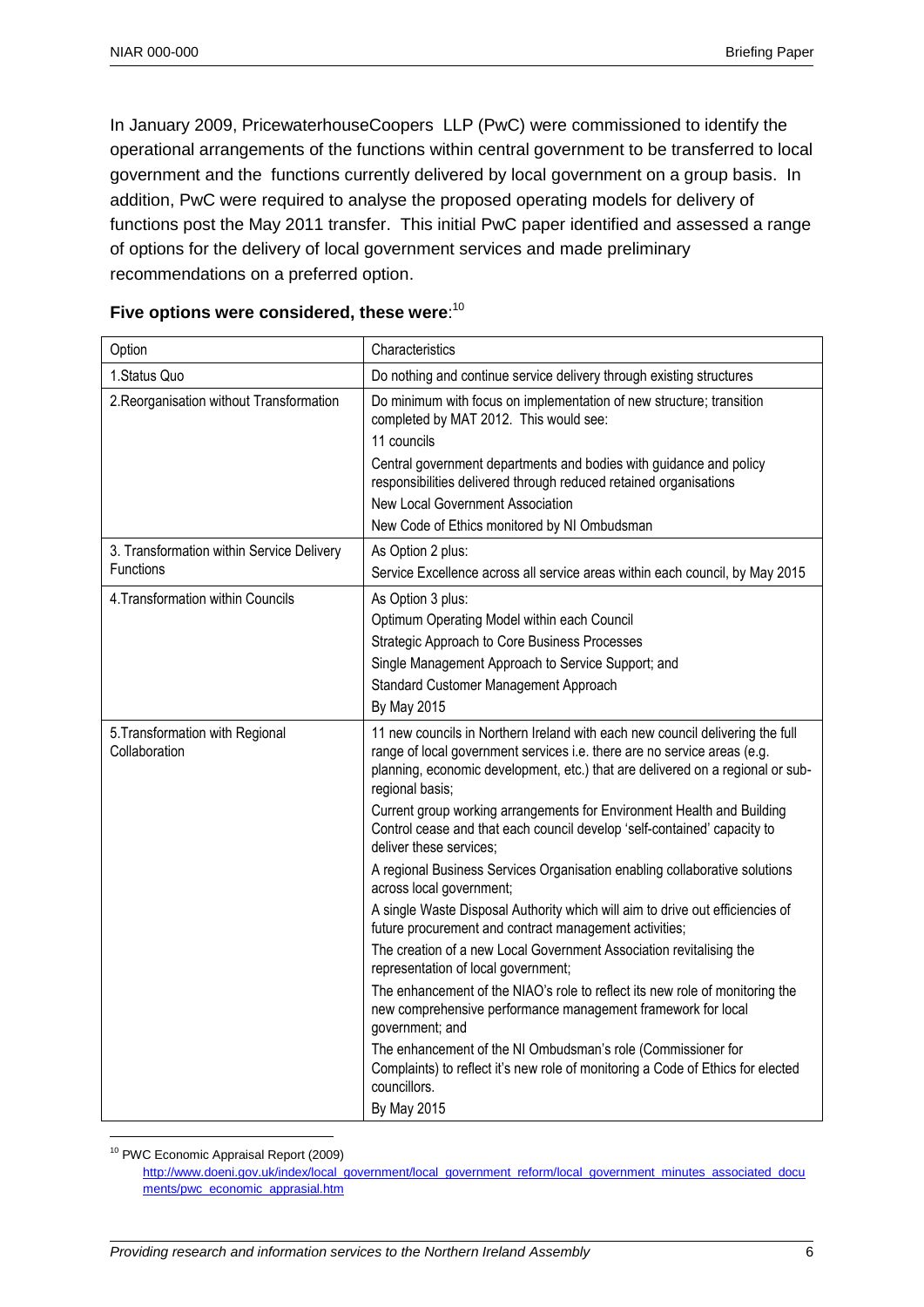The overarching conclusion was that Option 5 'Transformation with Regional Collaboration' represented the optimum solution for the delivery of local government services. According to the PWC Economic Appraisal, this option represented the best solution for local government in terms of both the financial (with an NPC saving of over £438m) and the non-financial assessment.

PWC concluded that this option provides the best structures to help create:

*"… a strong, dynamic local government creating communities that are vibrant, healthy, prosperous, safe, sustainable and have the needs of all citizens at their core…" (Arlene Foster MLA, former Environment Minister, 31.03.08) <sup>11</sup>*

On 25 April 2008, Shaun Woodward, Secretary of State for Northern Ireland announced that the scheduled 2009 district council elections were to be postponed until the introduction of the eleven new councils in  $2011^{12}$ 

In May 2008, the Northern Ireland Assembly passed the Local Government (Boundaries) Act (Northern Ireland) 2008, repealing the Local Government (Boundaries) Act (Northern Ireland) 1971 which established the current 26 model.<sup>13</sup>

In June 2009, the local Government Commissioner, Dick Mackenzie CB, announced his Final Recommendations for the eleven new local government districts in Northern Ireland, as follows:



(Source: Commissioner's Report<sup>14</sup>)

 $\overline{a}$  $11$  ibid

<sup>&</sup>lt;sup>12</sup> BBC News, *NI local election are postponed* (April 2008[\) http://news.bbc.co.uk/1/hi/northern\\_ireland/7367253.stm](http://news.bbc.co.uk/1/hi/northern_ireland/7367253.stm)

<sup>&</sup>lt;sup>13</sup> Local Government (Boundaries) Act (Northern Ireland) 200[8 http://www.legislation.gov.uk/nia/2008/7/contents](http://www.legislation.gov.uk/nia/2008/7/contents)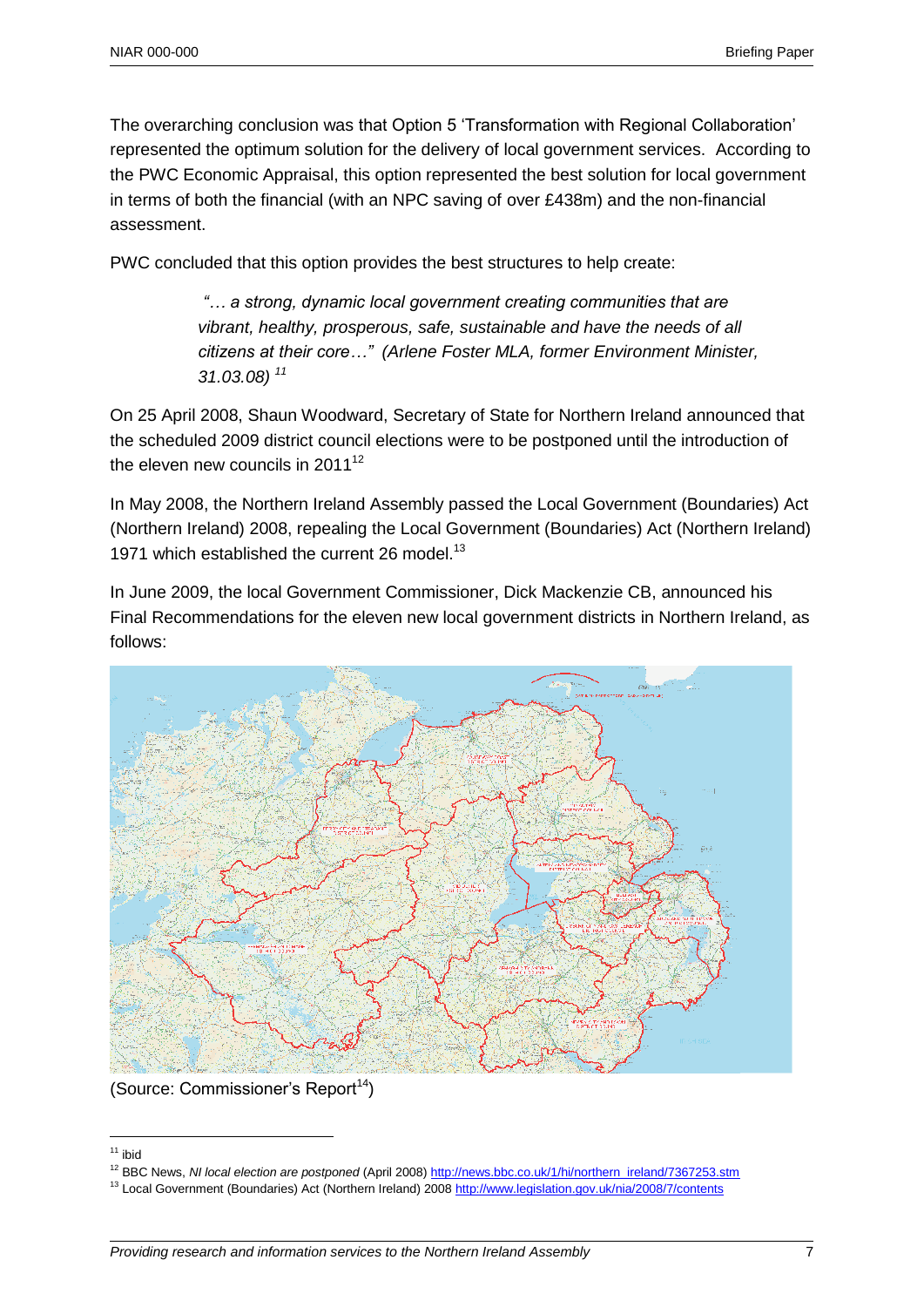- 1. Belfast City Council Belfast City, parts of Castlereagh and Lisburn
- 2. Derry City and Strabane District Council Derry City and Strabane
- 3. Armagh City and Bann District Council Armagh City and District, Banbridge and **Craigavon**
- 4. Lisburn City and Castlereagh District Council Major parts of Lisburn and **Castlereagh**
- 5. Newry City and Down District Council Down, Newry and Mourne
- 6. Antrim and Newtownabbey District Council Antrim and Newtownabbey
- 7. Ards and North Down District Council Ards and North Down
- 8. Fermanagh and Omagh District Council Fermanagh and Omagh
- 9. Causeway Coast District Council Ballymoney, Coleraine, Limavady and Moyle
- 10. Mid Antrim District Council Ballymena, Carrickfergus and Larne
- 11. Mid Ulster District Council Cookstown, Dunganon, South Tyrone and Magherafelt

### Suspension

 $\overline{a}$ 

Dispute arose around the proposed boundaries for the new eleven councils, and it became apparent in May 2010 the process of bring the new councils into existence was likely to be delayed. Members of the Northern Ireland Executive disagreed on boundaries for the district electoral areas, particularly around the inclusion of Dunmurry within Belfast and not Lisburn or Castlereagh. However the Northern Ireland Office made it clear unless the dispute was speedily resolved, elections due in May 2011 would be to the existing 26 model.<sup>15</sup>

On 15<sup>th</sup> June 2010, the proposed reforms were abandoned due to a lack of cross community support obtained by the Northern Ireland Executive; where SDLP, Sinn Fein and Alliance ministers all voted for the 11 council model but, the three DUP ministers voted against, and the UUP ministers did not vote.<sup>16</sup>

#### Subsequently the NI Secretary of State announced in June 2010:

<sup>&</sup>lt;sup>14</sup> Local Government Boundaries Commissioner Final Recommendations Report (2009[\) http://www.lgbc](http://www.lgbc-ni.org/index/publications/final_recommendations.htm)[ni.org/index/publications/final\\_recommendations.htm](http://www.lgbc-ni.org/index/publications/final_recommendations.htm)

<sup>&</sup>lt;sup>15</sup>Belfast Telegraph *Plan to cut Northern Ireland Councils may be delayed until 2015* (May 2010) [http://www.belfasttelegraph.co.uk/news/politics/plan-to-cut-northern-ireland-councils-may-be-delayed-until-2015-](http://www.belfasttelegraph.co.uk/news/politics/plan-to-cut-northern-ireland-councils-may-be-delayed-until-2015-14796633.html#ixzz0oqCDB5Hm) [14796633.html#ixzz0oqCDB5Hm](http://www.belfasttelegraph.co.uk/news/politics/plan-to-cut-northern-ireland-councils-may-be-delayed-until-2015-14796633.html#ixzz0oqCDB5Hm)

<sup>16</sup> BBC News *The Executive fails to agree a deal on council reform* (June 2010)<http://www.bbc.co.uk/news/10314865>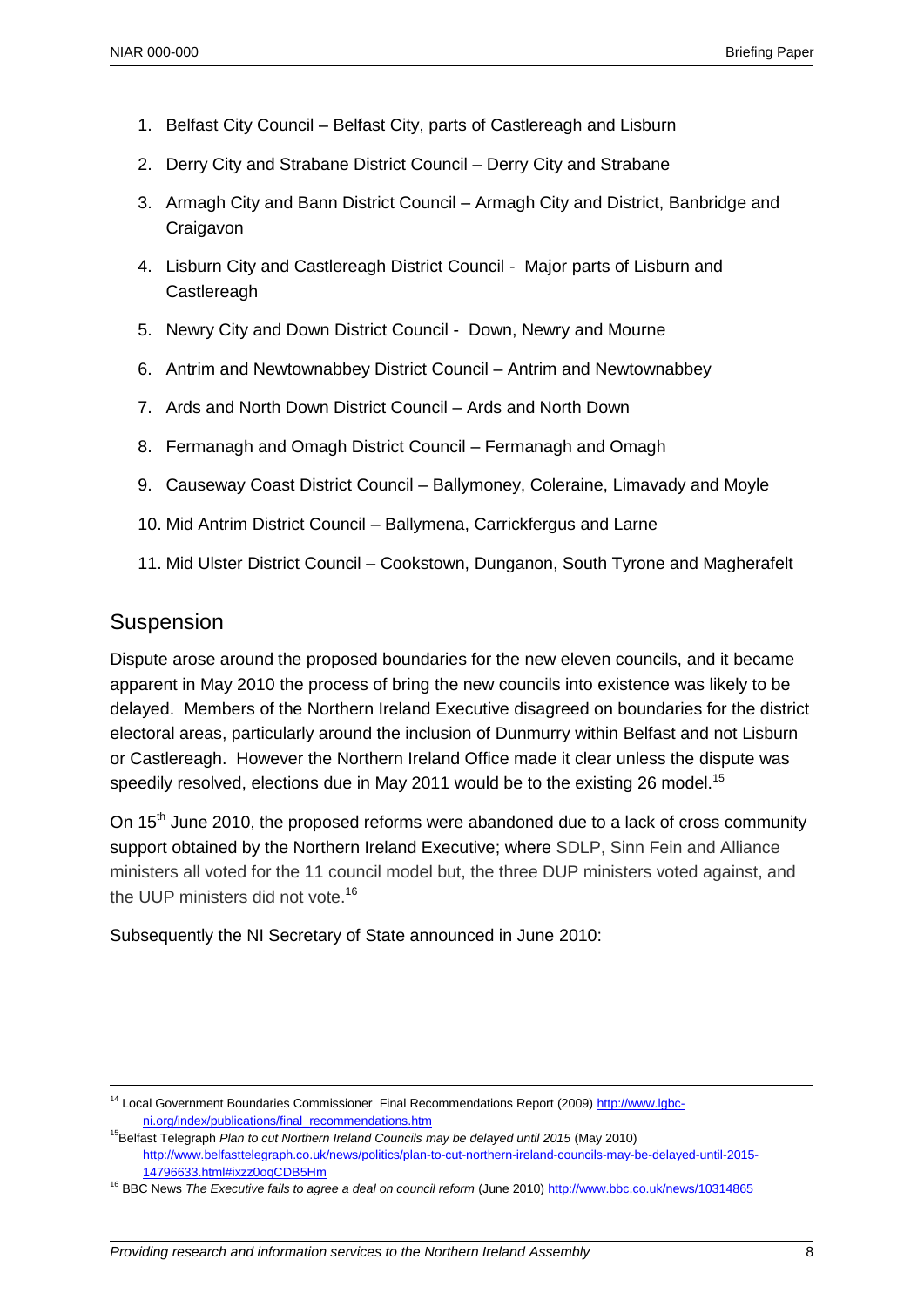*"There is now no option but to hold these elections to the existing 26 councils notwithstanding the fact that their boundaries have not been reviewed since 1992."<sup>17</sup>*

## **The Current Process**

## Programme for Government 2011-2015

After the 2011 elections, the new executive drew up and published on the 12 March 2012 a programme for government for the following four year term. One of the commitments of Priority 5 "Delivering High Quality and Efficient Public Services" was to "*Establish the new 11 council model for Local Government by 2015*", for which the Department of Environment would hold responsibility. In order to achieve this commitment, the following milestones are listed $\cdot$   $^{18}$ 

2012/2013 - Progress legislation (to include Local Government Reorganisation Act) and

programme structure necessary to manage change.

2013/2014 - Arrangements in place for the shadow Councils. Deliver Year 2 of

implementation programme.

2014/2015 - Arrangements in place for the transfer of powers to councils

## Confirmation of 11 council model

 $\overline{a}$ 

On 12 June 2012, the Northern Ireland Assembly passed the motion "that the draft Local Government (Boundaries) Order (Northern Ireland) 2012 be approved" by 59 votes to 26; the DUP, Sinn Féin, and Alliance Party voted for, while the Ulster Unionist Party and SLDP voted against.<sup>19</sup>

The Order gives effect to the boundaries as outlined in the Commissioner's Final Recommendations Report (as already discussed on p.5 and a DOE press release June  $2012^{20}$ ), however, with two modifications agreed by the Executive. These are outlined in a *Statement of Reasons for Modifications of the Recommendations of the Local Government* 

<sup>&</sup>lt;sup>17</sup> NI Minister of State confirms 2011 local elections for 26 councils (June 2010[\) http://sluggerotoole.com/2010/06/21/ni-minister](http://sluggerotoole.com/2010/06/21/ni-minister-of-state-confirms-2011-local-elections-for-26-councils/)[of-state-confirms-2011-local-elections-for-26-councils/](http://sluggerotoole.com/2010/06/21/ni-minister-of-state-confirms-2011-local-elections-for-26-councils/)

<sup>18</sup> "Priority 5: Delivering High Quality and Efficient Public Services; Key Commitments". *Programme for Government 2011-15*. Belfast: Office of the First Minister and deputy First Minister. 12 March 2012[. http://www.northernireland.gov.uk/pfg-2011-](http://www.northernireland.gov.uk/pfg-2011-2015-final-report.pdf#page=54) [2015-final-report.pdf#page=54.](http://www.northernireland.gov.uk/pfg-2011-2015-final-report.pdf#page=54) Retrieved 20 June 2012

<sup>19</sup> "Local Government (Boundaries) Order (Northern Ireland) 2012 (continued)". *Hansard*. Northern Ireland Assembly. 12 June 2012[. http://www.niassembly.gov.uk/Assembly-Business/Official-Report/Reports-11-12/12-June-2012/#a6.](http://www.niassembly.gov.uk/Assembly-Business/Official-Report/Reports-11-12/12-June-2012/#a6) Retrieved 19 June 2012.

<sup>&</sup>lt;sup>20</sup> DOE Press release (June 2012[\) http://www.doeni.gov.uk/news\\_Details.htm?newsRef=2051](http://www.doeni.gov.uk/news_Details.htm?newsRef=2051)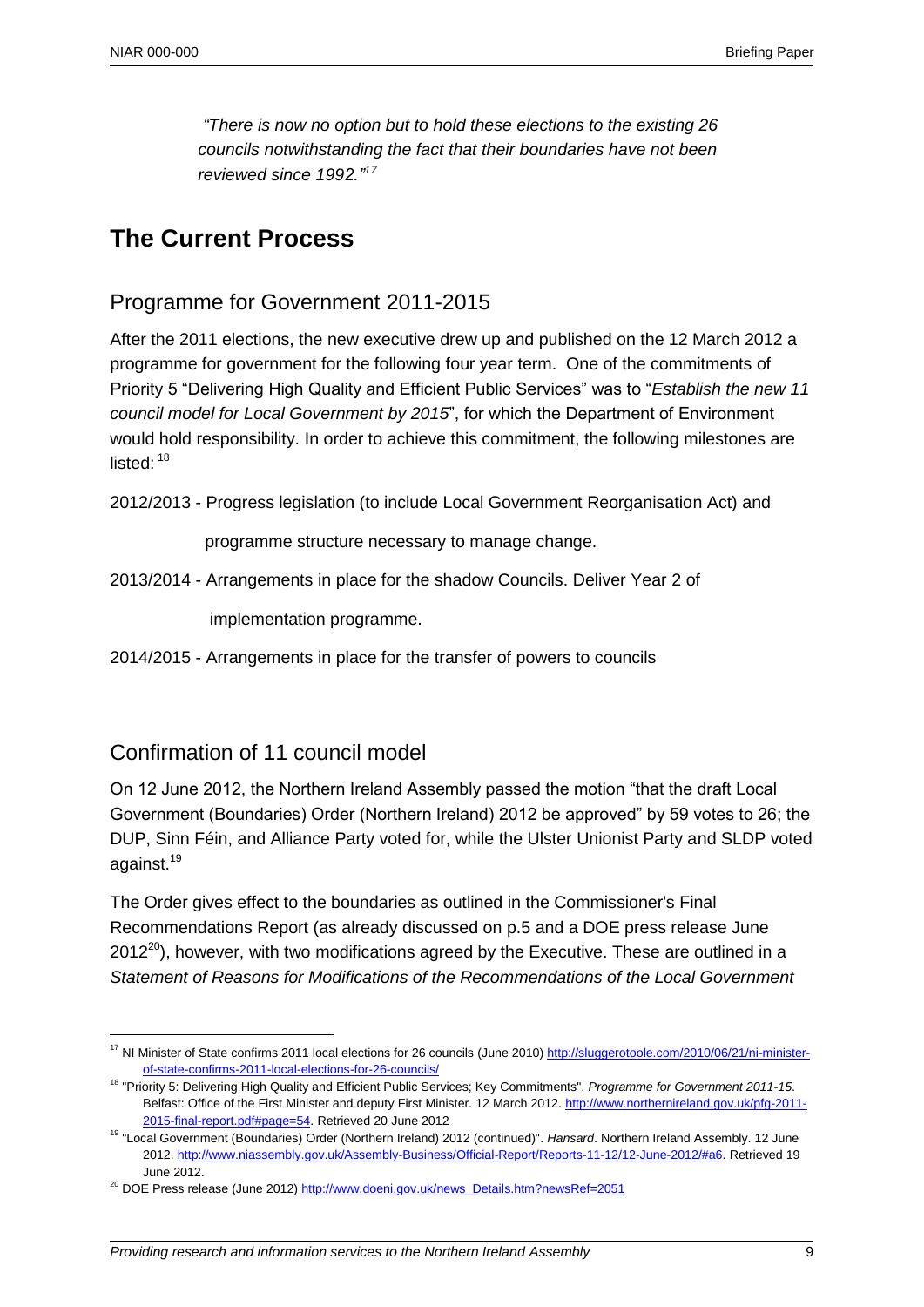*Boundaries Commissioner*<sup>21</sup>, which accompanies the Order. The two modifications are in respect of the boundary between the new Belfast local government district and the new Lisburn/Castlereagh local government district, one at Ballyhanwood<sup>22</sup> and one at Galwally<sup>23</sup>

## Functions to transfer from central to local government

The complete package is being reviewed. Those functions currently on the table include:

- Planning (from DOE)
- **Urban regeneration (from DSD)**
- **Local economic development and tourism (from DETI)**
- **Public realm functions of local roads (from DRD)**
- **Local sports facilities (From DCAL)**

It is also proposed that Councils will have a new statutory duty of Community Planning and a new Power of well-being:

#### **Community planning**

According to the Local Government Taskforce Community Planning subgroup, there is currently no legislative requirement for local government to consult with organisations to prepare a community plan. The aim of community planning is

> *"to make sure that people and communities are genuinely engaged in decisions made about the public services which affect them. Allied to this is a commitment by all those who deliver services in the council area to work together to provide co-ordinated, high-quality outcomes people rightly expect."<sup>24</sup>*

In relation to a formal definition, the Sub-group recommends that a working definition of community planning needs to be developed for Northern Ireland, however the Sub-groups Recommendation's paper, refers to the Scottish definition and describes it as the strongest in defining the process compared to other UK jurisdictions:

> *"…any process through which a council comes together with other organisations to plan, provide for, or promote the wellbeing of the communities they serve." <sup>25</sup>*

Intrinsic to this definition and to all the models that have emerged is:

<sup>&</sup>lt;sup>21</sup> Statement of Reasons for Modifications of the Recommendations of the Local Government Boundaries Commissioner [http://www.doeni.gov.uk/statement\\_of\\_reasons\\_for\\_modification\\_of\\_the\\_recommendations\\_of\\_the\\_local\\_government\\_bo](http://www.doeni.gov.uk/statement_of_reasons_for_modification_of_the_recommendations_of_the_local_government_boundaries_commissioner.pdf) [undaries\\_commissioner.pdf](http://www.doeni.gov.uk/statement_of_reasons_for_modification_of_the_recommendations_of_the_local_government_boundaries_commissioner.pdf)

<sup>&</sup>lt;sup>22</sup> DOE Map showing modification to Ballyhanwoo[d http://www.doeni.gov.uk/ballyhanwood.pdf](http://www.doeni.gov.uk/ballyhanwood.pdf)

<sup>&</sup>lt;sup>23</sup> DOE Map showing modification to Galwally<http://www.doeni.gov.uk/galwally.pdf>

<sup>&</sup>lt;sup>24</sup> Local Government Taskforce Community Planning Sub-group Recommendations Paper [http://www.doeni.gov.uk/lgrt\\_cp\\_recommendations\\_to\\_the\\_taskforce.pdf](http://www.doeni.gov.uk/lgrt_cp_recommendations_to_the_taskforce.pdf)

 $25$  ibid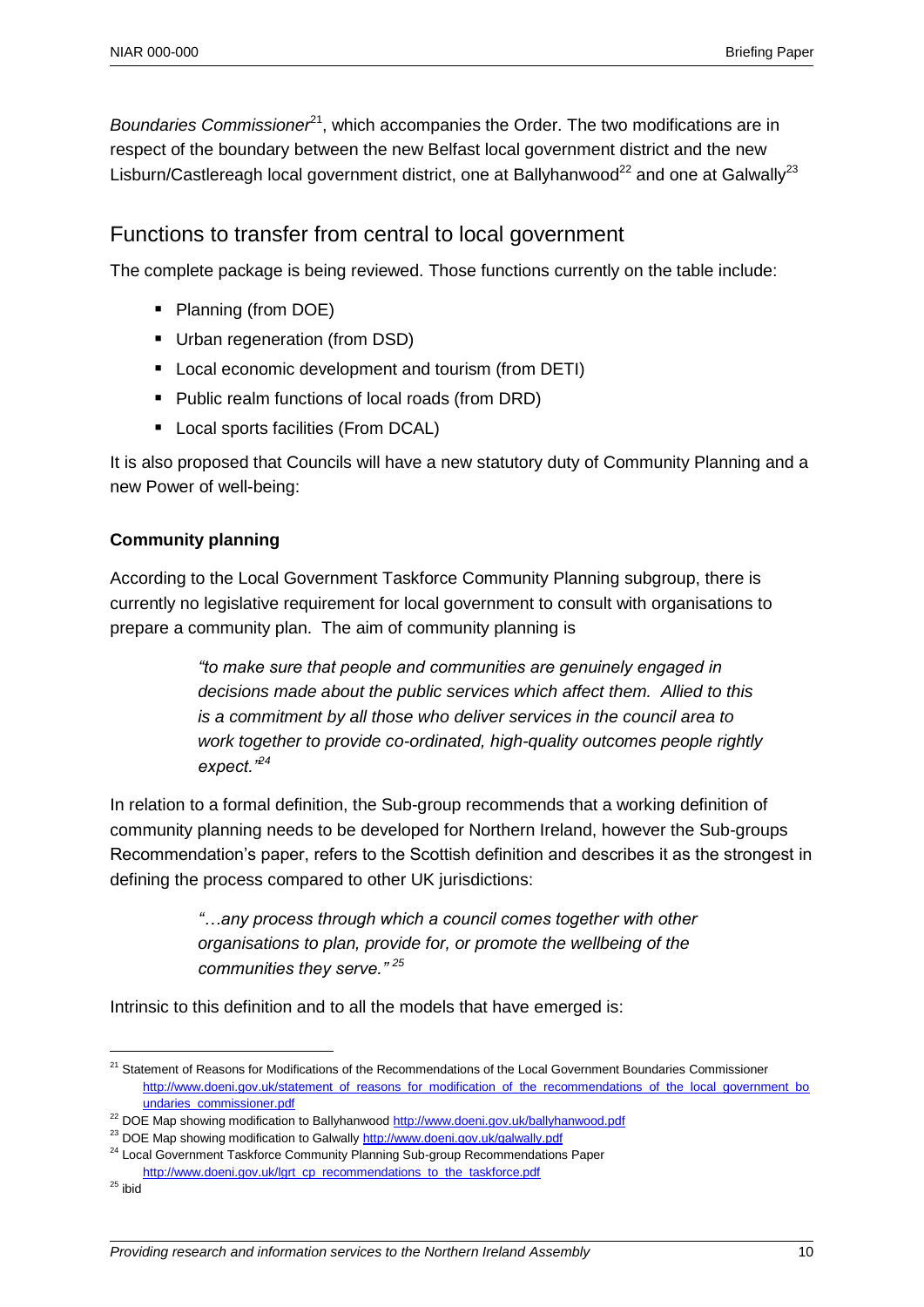*"• the idea of developing a jointly owned vision for a locality;* 

*• a belief that local authorities as democratically elected bodies, have a community leadership role which is pivotal to facilitating (but not dominating) the community planning process; and* 

*• a belief that ways must be found to enable communities to participate effectively in the process." 26*

The Community Planning Sub-group of the Local Government Taskforce has made 21 recommendations in relation to the introduction of Community Planning to Northern Ireland, some of which include: $27$ 

- 1. That a modified Scottish model which includes best practice identified in other situations should be enacted in Northern Ireland, to create a model that is uniquely suited to the Northern Ireland situation. Such a model would include a duty to advance the process of community planning through partnership and to produce a community plan.
- 2. That a working definition of community planning is developed which encapsulates a process which works to join up the planning and the delivery of public services, create meaningful strategies for local areas and does so by engaging with communities for the benefit and well-being of all people in the locality.
- 3. That a power of well-being is advanced in Northern Ireland as part of the community planning process.
- 4. That, as in the Scottish situation, NI legislation should provide for specific statutory guidance to set the parameters of the process, and so establish consistency of practice across Northern Ireland while allowing for local variety to emerge.
- 5. That this statutory guidance refers to the creation of a long term vision and shorter three to five year action plans.
- 6. That councils should develop shared information management frameworks and performance management frameworks.
- 7. That community planning partnerships should prepare a communications and consultation strategy.
- 8. That in all processes related to community planning guidance and standards are developed to ensure consistency of practice and impact across Northern Ireland.
- 9. That it becomes a statutory duty for the following agencies to participate in the core community planning partnership: the new Health Authority, the new Education and Skills Authority, Policing Board and Chief Constable, Fire and Rescue, NIHE, INI and Translink and a duty of co-operation and promotion should be placed on all Government Departments and public agencies.

<sup>&</sup>lt;sup>26</sup> ibid

 $27$  For the full list of 21 recommendations see p.5-7 of the Sub- group paper [http://www.doeni.gov.uk/lgrt\\_cp\\_recommendations\\_to\\_the\\_taskforce.pdf](http://www.doeni.gov.uk/lgrt_cp_recommendations_to_the_taskforce.pdf)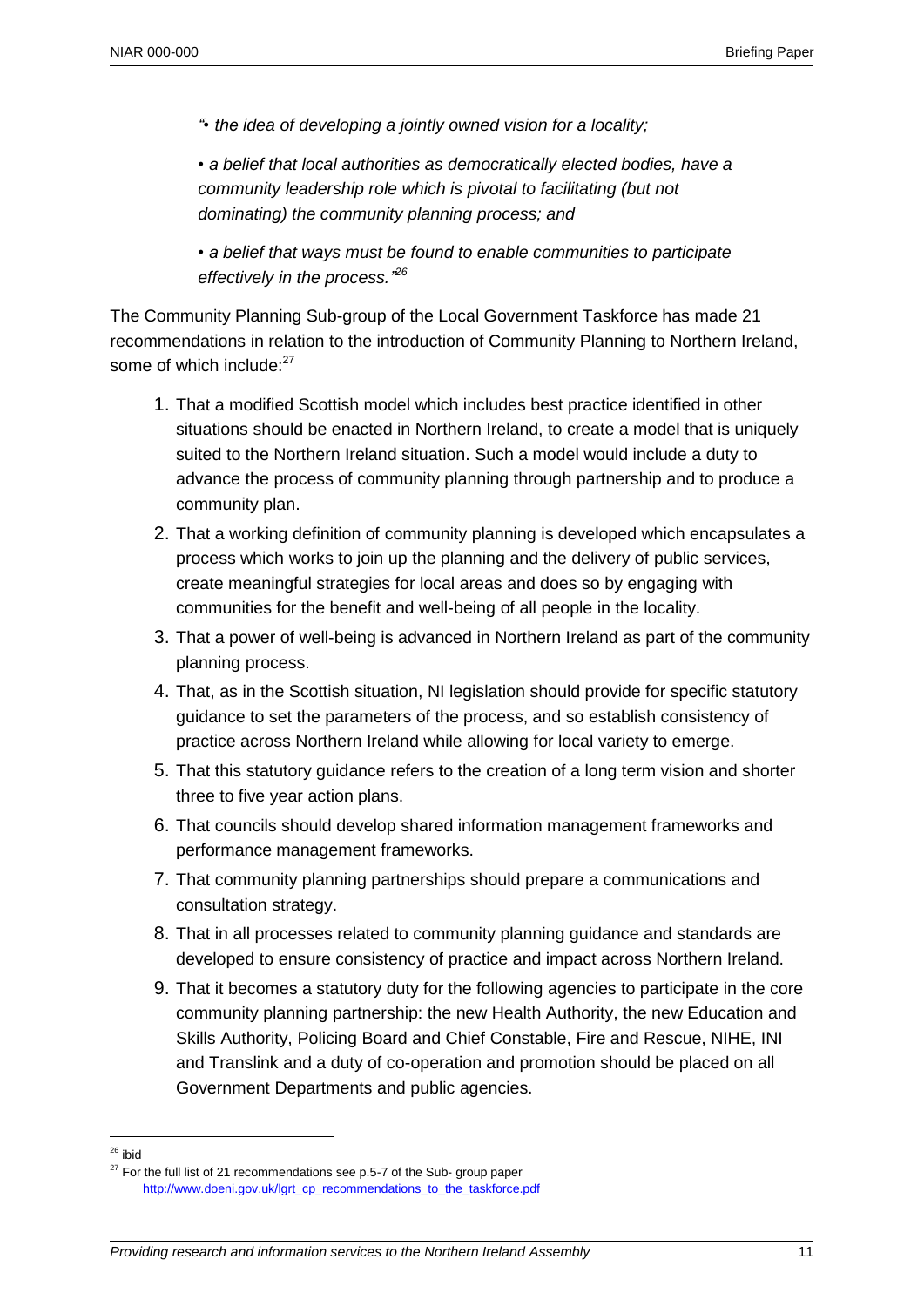### **Power of well-being**

In addition to community planning responsibilities, according to the Department of Environment, councils will be given a "power of wellbeing".<sup>28</sup> According to the Sub-group, this power allows councils to do anything which they consider is likely to promote or improve the wellbeing of their areas and/or persons in it. In England, Scotland and Wales the power operates within the framework of public accountability, and in relation to community planning it allows councils to deliver "*better and more responsive public services but also assist other public agencies in doing so as well."<sup>29</sup>*

## **Community planning and the power of wellbeing will be introduced under the** *Local Government (Reorganisation) Bill***, aimed to be introduced to the Assembly in November 2012. (See the following section on Reform Programme Legislation)**

## Further Developments

 $\overline{a}$ 

Currently, community planning is being led forward by the Policy Development Panel (PDP) on Governance, Community Planning and Central / Local Government Relationships. PDPs take their lead from and support the Strategic Leadership Board and held their first meetings in July/August 2008. An update from the three Panels is provided at each SLB meeting. $30$ 

In line with the Review of Public Administration, the Panels lead the development of policy and implementation proposals in the following 3 areas agreed by the SLB in April 2008: $^{31}$ 

- **PDP A Governance and relationships: The efficient and effective running of district** councils, as well as working effectively with central government and other sectors.
- **PDP B Service delivery: Customer services and improving performance.**
- **PDP C Structural reform issues: Human resources; enhancing staff and members'** ability to deal with new changes; finance and estates; service delivery and the functions transferring from central government.

<sup>&</sup>lt;sup>28</sup> DOE website: The future of local governmen[t http://www.doeni.gov.uk/index/local\\_government/local\\_government\\_reform.htm](http://www.doeni.gov.uk/index/local_government/local_government_reform.htm) <sup>29</sup> Local Government Taskforce Community Planning Sub-group Recommendations Paper

[http://www.doeni.gov.uk/lgrt\\_cp\\_recommendations\\_to\\_the\\_taskforce.pdf](http://www.doeni.gov.uk/lgrt_cp_recommendations_to_the_taskforce.pdf) <sup>30</sup> DOE website: Policy Development Panels

[http://www.doeni.gov.uk/index/local\\_government/lgr\\_modernisation\\_of\\_local\\_government/local\\_government-](http://www.doeni.gov.uk/index/local_government/lgr_modernisation_of_local_government/local_government-3/reform_programme_implementation_structure/pdps-10.htm)[3/reform\\_programme\\_implementation\\_structure/pdps-10.htm](http://www.doeni.gov.uk/index/local_government/lgr_modernisation_of_local_government/local_government-3/reform_programme_implementation_structure/pdps-10.htm)

<sup>31</sup> Strategic Leadership Board Meeting 2nd April 2008 *Implementation Structures [http://www.doeni.gov.uk/slb\\_27\\_2008\\_-](http://www.doeni.gov.uk/slb_27_2008_-_implementation_structures__39kb_.pdf) [\\_implementation\\_structures\\_\\_39kb\\_.pdf](http://www.doeni.gov.uk/slb_27_2008_-_implementation_structures__39kb_.pdf)*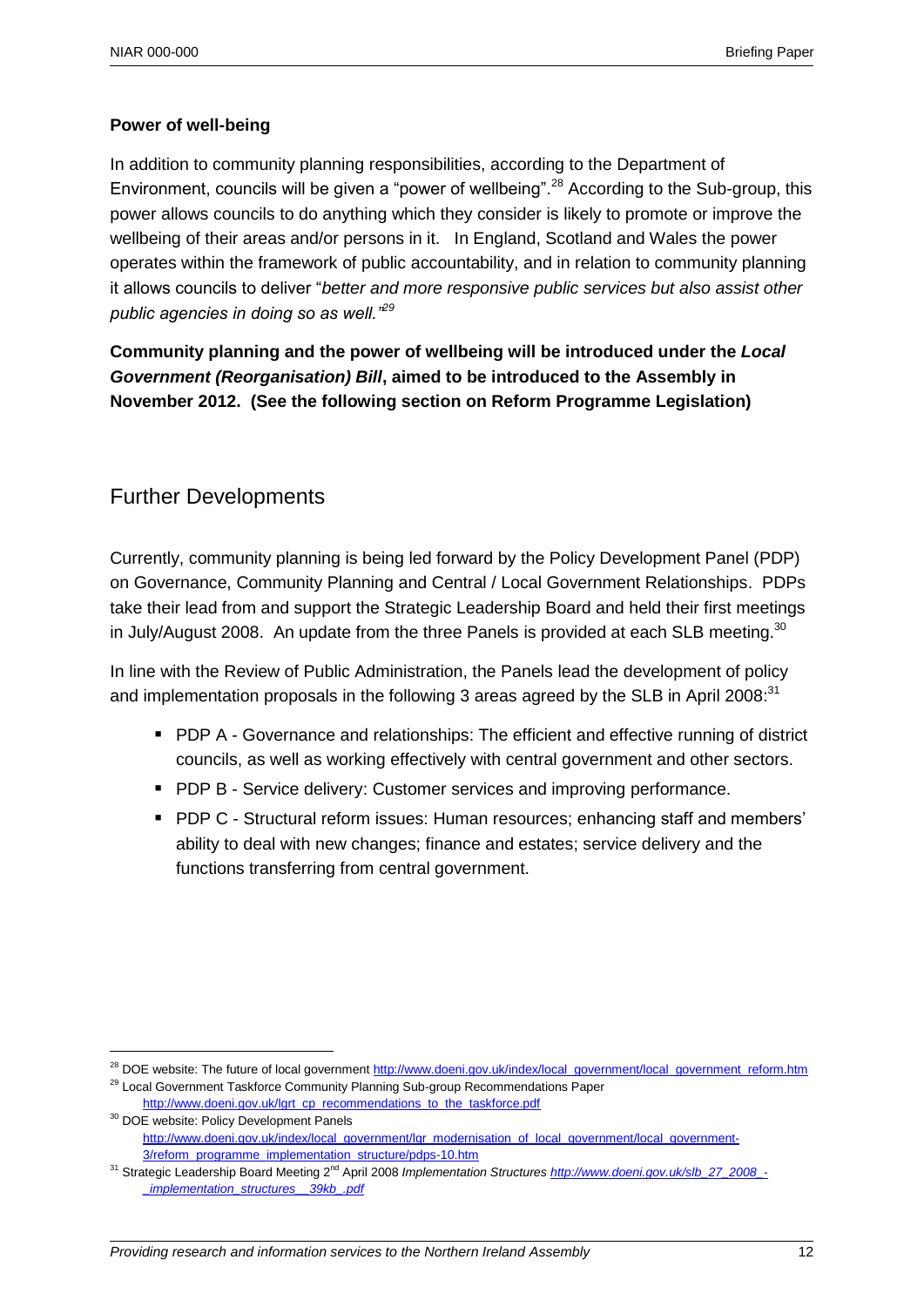## Reform Programme Legislation

There are three pieces of legislation required to make local government reform happen. The following three Bills are intended to be brought forward to facilitate the modernisation and reform process:

**Local Government (Miscellaneous Provisions) Bill (Formerly Local Government Contracts and Compulsory Purchase) Bill:**

- to clarify the powers of district councils to enter into long-term service contracts with the private sector (for example, Public Private Partnership or Private Finance Initiative contracts); this should give contractors and their financiers confidence in entering into contracts with councils
- to enable councils to compulsory-acquire land (that is, to vest land) for any of their waste management functions
- to enable the Department of the Environment (DOE) to make severance arrangements for councillors
- to enable the DOE to establish Statutory Transition Committees through subordinate legislation to assist in the reorganisation of local government; this will also enable the DOE to specify the roles, functions, constitution and governance arrangements of these Statutory Transition Committees
- to enable the DOE to issue a direction which will place controls on the financial activities of councils in the period leading up to the reorganisation of local government.<sup>32</sup>

*Received Royal Ascent 26 March 2010*

### **Local Government (Finance) Bill**:

- to remove the requirements for district councils to gain departmental approval for the application of their funds, proceeds from sale of capital assets and borrowings
- to introduce certain new powers, including the power to invest
- to introduce a "prudential regime" for capital finance, along similar lines to that which operates in England and Wales
- to clarify the nature of the General Grant by replacing the two elements of the grant (the resources element and the de-rating element) with two separate grants – a rates support grant and a de-rating grant (the de-rating element of the General Grant compensates district councils for the loss of rate income due to the statutory de-rating of industrial properties)

<sup>32</sup> DOE website: Reform Legislatio[n http://www.doeni.gov.uk/index/local\\_government/local-government-legislation-](http://www.doeni.gov.uk/index/local_government/local-government-legislation-2/reform_programme_legislation-2.htm)[2/reform\\_programme\\_legislation-2.htm](http://www.doeni.gov.uk/index/local_government/local-government-legislation-2/reform_programme_legislation-2.htm)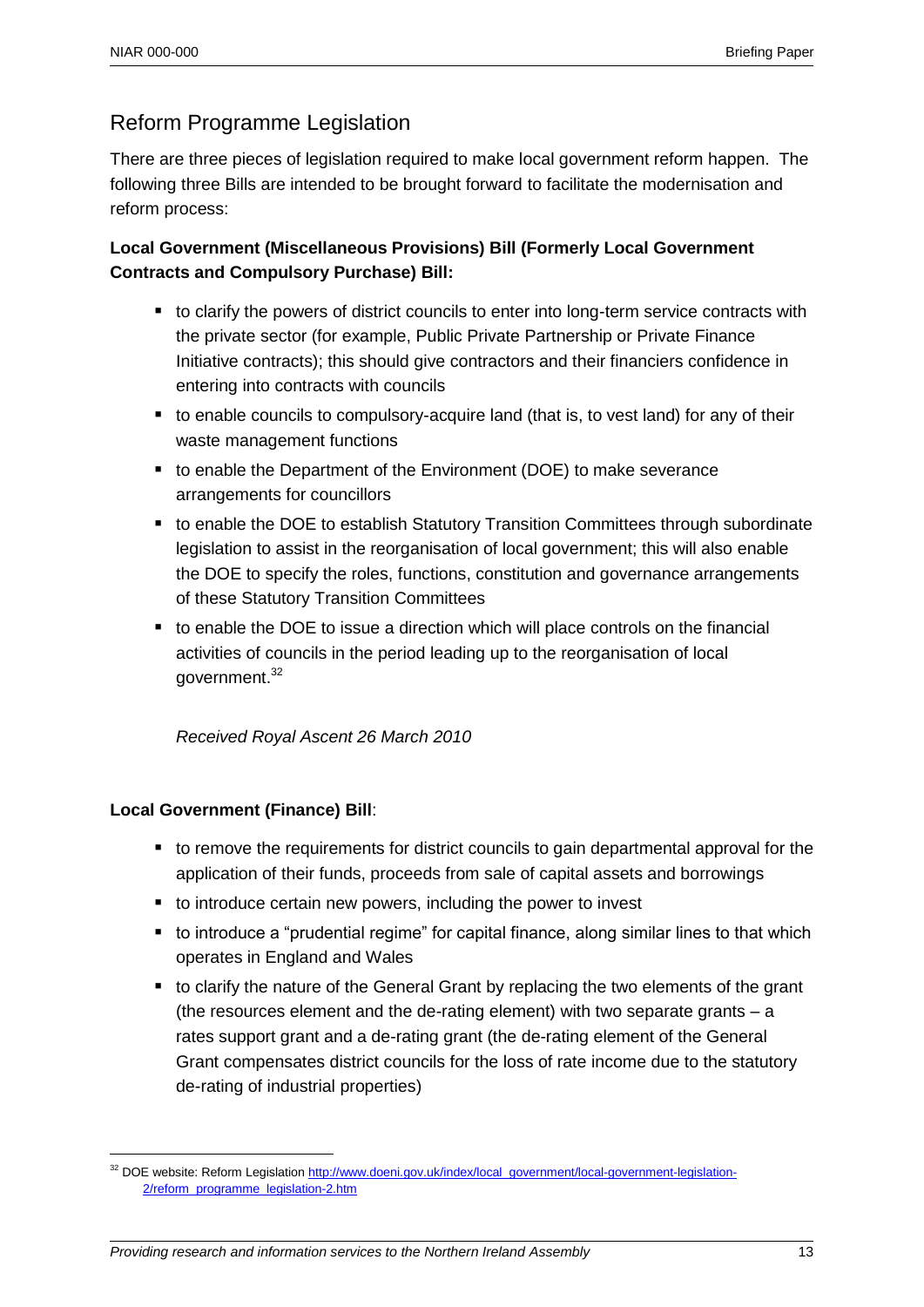- to introduce a power to allow all departments (not just the DOE) to pay grants to councils
- to enable the DOE to establish an independent remuneration panel to advise on the level of allowances for councillors and make it a requirement that councils publish information about the remuneration of councillors.<sup>33</sup>

*Was introduced to the Assembly 19th April 2010, and concluded Committee Stage on 17th December 2010, and received Royal Ascent 16th March 2011.<sup>34</sup>*

#### **Local Government (Reorganisation) Bill:**

- **for the reorganisation of local government, with transitional provisions to provide for** the transfer of functions, staff, assets / liabilities etc. from the current 26 councils to the new 11 councils;
- **for the introduction of new governance arrangements for councils;**
- a new ethical standards regime and Code of Conduct:
- community planning powers and the complementary power of well-being; and
- $\blacksquare$  an updated service delivery and performance improvement regime.  $^{35}$

*To be introduced November 2012 (see following section)*

| Date                      | Activity                                                                                                                                 | What this means                                                                                                                                                                                                                                        |
|---------------------------|------------------------------------------------------------------------------------------------------------------------------------------|--------------------------------------------------------------------------------------------------------------------------------------------------------------------------------------------------------------------------------------------------------|
| March-<br>May 2012        | <b>Voluntary Transition Committees,</b><br>Regional Transition Committee &<br>Regional Transitional Operational<br>Board are established | A structure has been put in place to drive forward reform. This includes a<br>number of committees with political representation, senior officers and<br>officials from central and local government, and NILGA.                                       |
| <b>June 2012</b>          | Local Government (Boundaries)<br>Order approved by Assembly                                                                              | Legislation to finalise the new council boundaries was debated and approved<br>by the Assembly on 12 June 2012                                                                                                                                         |
| Spring,<br>summer<br>2012 | Recommendations made to the<br>Executive on the transferring<br>functions package                                                        | The complete package of functions to transfer from central to local<br>government is being reviewed. The DOE Minister is pressing Executive<br>colleagues to ensure that local government receives as strong and as<br>coherent a package as possible. |
| November<br>2012          | Local Government<br>(Reorganisation) Bill introduced                                                                                     | This legislation will provide for the reorganisation of local government, the<br>introduction of new governance arrangements for councils, a new ethical<br>standards regime, community planning powers and the complementary                          |

## Proposed timeline according DOE**<sup>36</sup>**

 $\overline{a}$ 

 $35$  ibid

 $33$  ibid

<sup>&</sup>lt;sup>34</sup> NI Assembly Legislation Tabl[e http://archive.niassembly.gov.uk/legislation/primary/assleg09.htm](http://archive.niassembly.gov.uk/legislation/primary/assleg09.htm)

<sup>&</sup>lt;sup>36</sup> DOE Reform Timetable [http://www.doeni.gov.uk/index/local\\_government/local\\_government\\_reform/reform\\_timetable.htm](http://www.doeni.gov.uk/index/local_government/local_government_reform/reform_timetable.htm)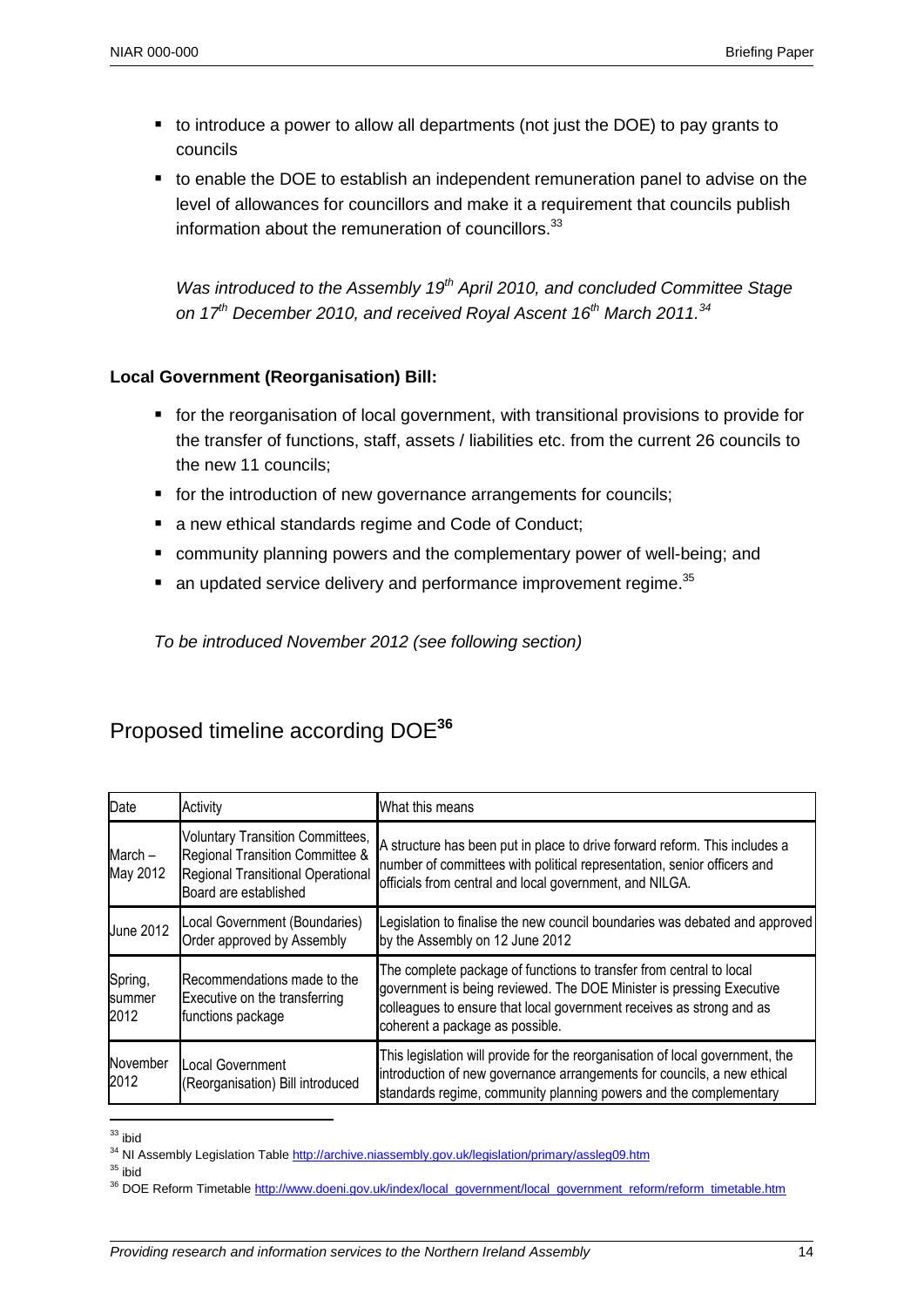|                  | into Assembly<br>Estimated to complete the<br>Assembly process by mid-2013          | power of well-being, and an updated service delivery and performance<br>improvement regime.                                                                                                                                                                                                                                                                                                                                                                                                  |
|------------------|-------------------------------------------------------------------------------------|----------------------------------------------------------------------------------------------------------------------------------------------------------------------------------------------------------------------------------------------------------------------------------------------------------------------------------------------------------------------------------------------------------------------------------------------------------------------------------------------|
| December<br>2012 | Pilot programmes start in new<br>council districts                                  | A programme of pilots will be rolled out to the 11 council districts and the<br>initial focus will be on planning functions. The pilots will function as test beds<br>and learning platforms to develop and refine practical working arrangements,<br>and build new relationships between planners, councillors and council<br>officers. Capacity building and training will also assist in preparing staff and<br>councillors for the transfer of functions and responsibility to councils. |
| May 2013         | <b>Voluntary Transition Committees</b><br>become Statutory Transition<br>Committees | Statutory Transition Committees will have authority to take decisions on<br>behalf of the shadow councils which will be elected the following year.                                                                                                                                                                                                                                                                                                                                          |
| 2014             | Shadow Councils are elected                                                         | Shadow Councils will appoint senior staff, strike rates and approve business<br>and financial plans for the new councils taking on full powers and<br>responsibilities in April 2015. It is anticipated that, subject to the agreement<br>of the Secretary of State, elections to shadow councils will take place in<br>2014.                                                                                                                                                                |
| April 2015       | New councils assume full<br>responsibilities and functions are<br>transferred       |                                                                                                                                                                                                                                                                                                                                                                                                                                                                                              |

## Delivering Reform

To deliver local government reform, the Department of Environment have stated they will:

- **update the policy and legislative framework within which local government operates**
- ensure that local government is ready for delivering the new, improved services
- **IMPROVE SERVICE DELIVERY IN A SIMPLE, CONSISTENT AND COST-Efficient manner to release** resources to focus on front line service delivery

### **To achieve this, the following structure of boards and panels have been established:**

### **Regional Transition Committee**

Chaired by the Environment Minister, the Regional Transition Committee provides high level political leadership and acts as the driver for implementing local government reform. Its membership is made up of the 11 Voluntary Transition Committee Chairs and the NILGA President, as well as supporting officials/officers from DOE, local government and NILGA.

### **Regional Transition Operational Board**

This group is chaired by the DOE Permanent Secretary and includes the NILGA Chief Executive and officers and officials from central and local government. Its role is to support and advise the Regional Transition Committee, and coordinate the operational delivery of the reform programme.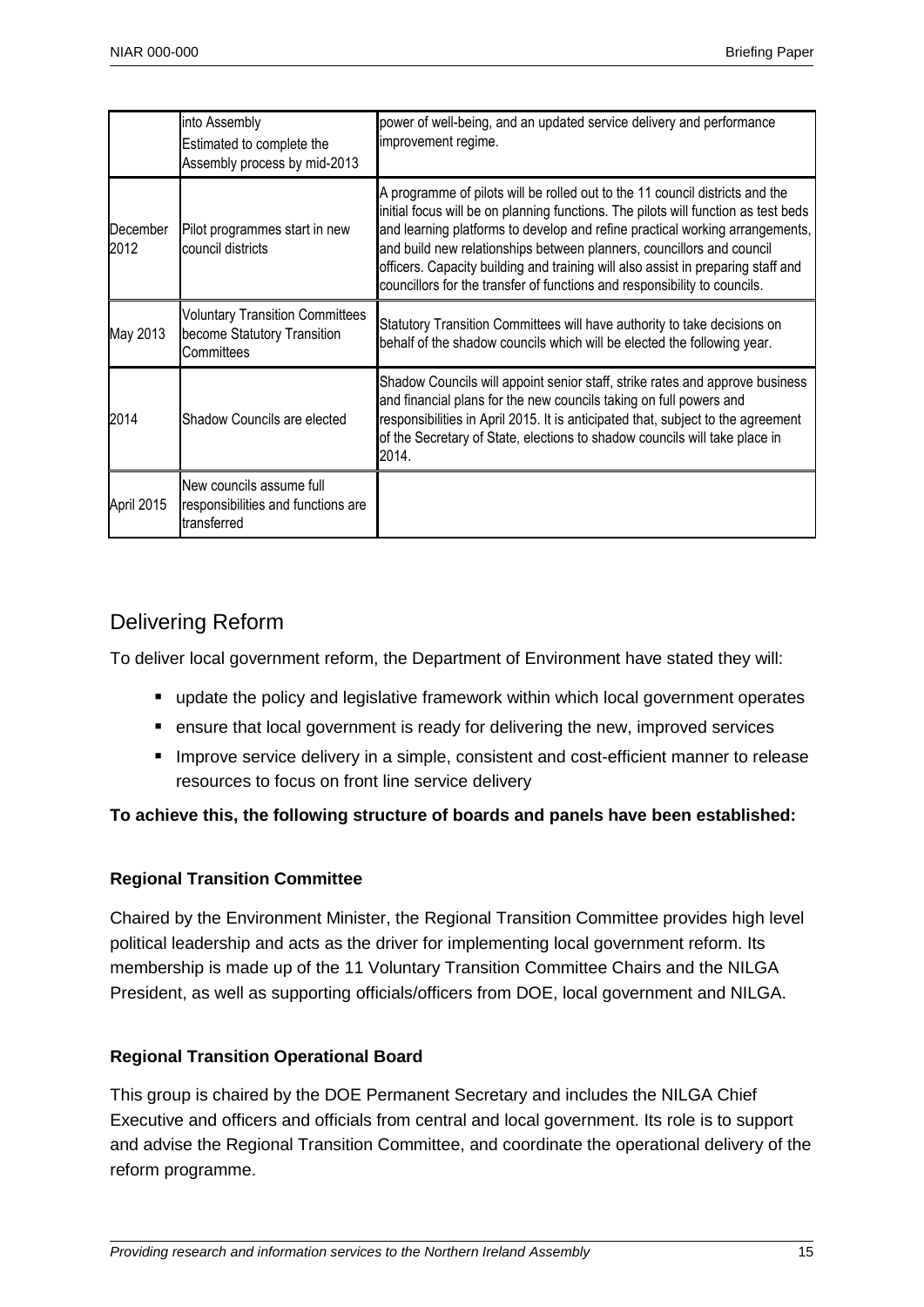### **Voluntary Transition Committees**

Each of the 11 new council clusters has a Voluntary Transition Committee consisting of elected representatives. These committees are crucial to local operational delivery. After the Reorganisation Bill is passed (mid 2013) these will become Statutory Transition Committees and they will aid the process of convergence work in the council groupings.

The structures and functions of Transition Committees were agreed by the SLB at its meeting in April 2008.<sup>37</sup> Key responsibilities of voluntary Transition Committees include:

- agreeing the arrangements for the change; including appointing key change management staff
- developing a Communications Strategy for efficient discussions which will successfully relay the decisions made
- establishing the priorities of the existing councils and the functions moving to the new councils
- **E** recommending how the existing systems and activities will move forward
- conducting an audit of current properties, grounds and assets<sup>38</sup>

### **Task and finish working groups**

Additional task and finish working groups will be established at various points in the programme. These will undertake key areas of work such as finance, HR, communications, legislation and pilot studies, and will feed into the work of the Regional Transition Operational Board.

### **Local Government Reform Joint Forum**

 $\overline{a}$ 

The Joint Forum facilitates consultation and negotiation between Employer and Employee representatives on a range of Human Resource related issues that are cross sectoral in nature in the context of the TUPE Regulations, employers' statutory obligations, and the NI Executive Principles as recommended by the Public Service Commission.<sup>39</sup>

<sup>&</sup>lt;sup>37</sup> Strategic Leadership Board Meeting 2<sup>nd</sup> April 2008 *Implementation Structure[s http://www.doeni.gov.uk/slb\\_27\\_2008\\_-](http://www.doeni.gov.uk/slb_27_2008_-_implementation_structures__39kb_.pdf) [\\_implementation\\_structures\\_\\_39kb\\_.pdf](http://www.doeni.gov.uk/slb_27_2008_-_implementation_structures__39kb_.pdf)*

<sup>&</sup>lt;sup>38</sup> DOE website: Transition Committees [http://www.doeni.gov.uk/index/local\\_government/lgr\\_modernisation\\_of\\_local\\_government/local\\_government-](http://www.doeni.gov.uk/index/local_government/lgr_modernisation_of_local_government/local_government-3/reform_programme_implementation_structure/transition_committees1.htm)[3/reform\\_programme\\_implementation\\_structure/transition\\_committees1.htm](http://www.doeni.gov.uk/index/local_government/lgr_modernisation_of_local_government/local_government-3/reform_programme_implementation_structure/transition_committees1.htm)

<sup>&</sup>lt;sup>39</sup> DOE website: Delivering Reform [http://www.doeni.gov.uk/index/local\\_government/local\\_government\\_reform/delivering\\_reform.htm](http://www.doeni.gov.uk/index/local_government/local_government_reform/delivering_reform.htm)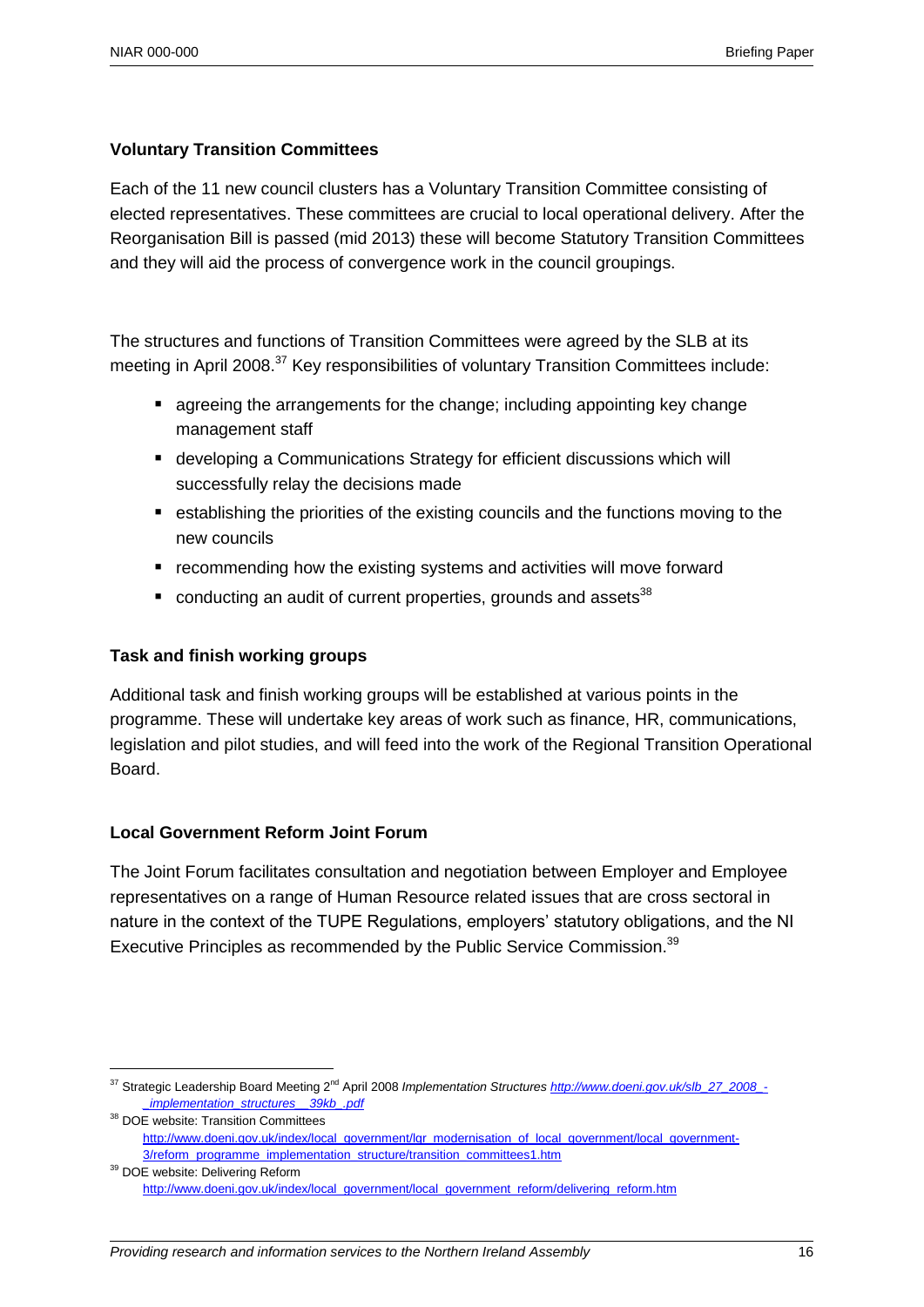



Also of interest is the SLB paper from September  $2008<sup>41</sup>$ , this sets out the roles, responsibilities and relationships of the Regional Transition Co-ordinating Group (RTCG), Transition Communities (TCs) and Transition Management teams (TMTs), shown in the following diagram:

*High Level roles and relationships*



(Source: SLB Meeting: *Regional Transition Co-ordinating Group<sup>42</sup>*)

<sup>&</sup>lt;sup>40</sup> DOE website: Regional Structure[s http://www.doeni.gov.uk/regional\\_structures\\_diagram.pdf](http://www.doeni.gov.uk/regional_structures_diagram.pdf)

<sup>41</sup> SLB Meeting Sept 2008 Regional Transition Co-ordinating Grou[p http://www.doeni.gov.uk/regional\\_transition\\_co](http://www.doeni.gov.uk/regional_transition_co-ordinating_group_terms_of_reference.pdf)[ordinating\\_group\\_terms\\_of\\_reference.pdf](http://www.doeni.gov.uk/regional_transition_co-ordinating_group_terms_of_reference.pdf)

 $42$  ibid